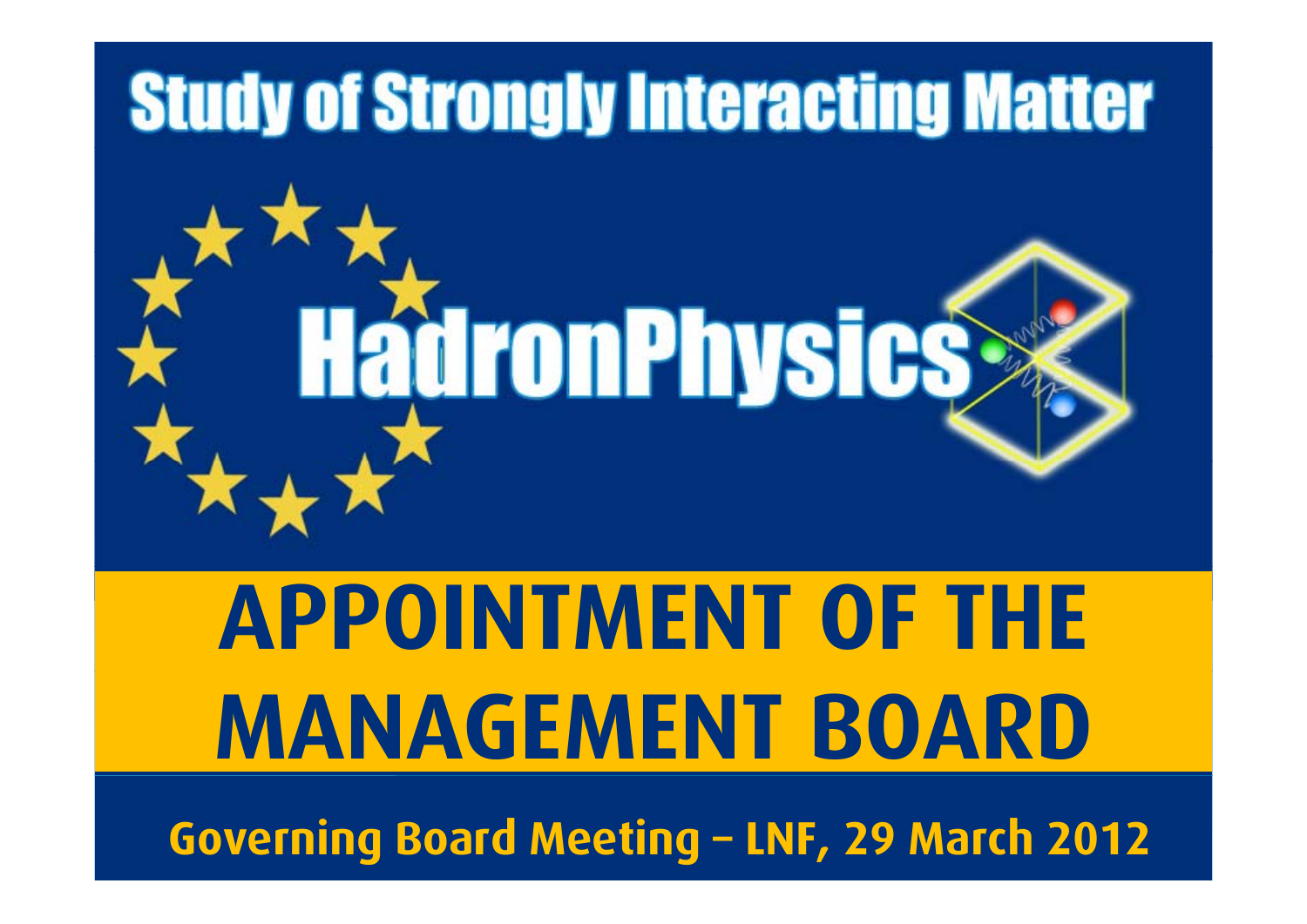### **HADRONPHYSICS2 MANAGERIAL STRUCTURE**

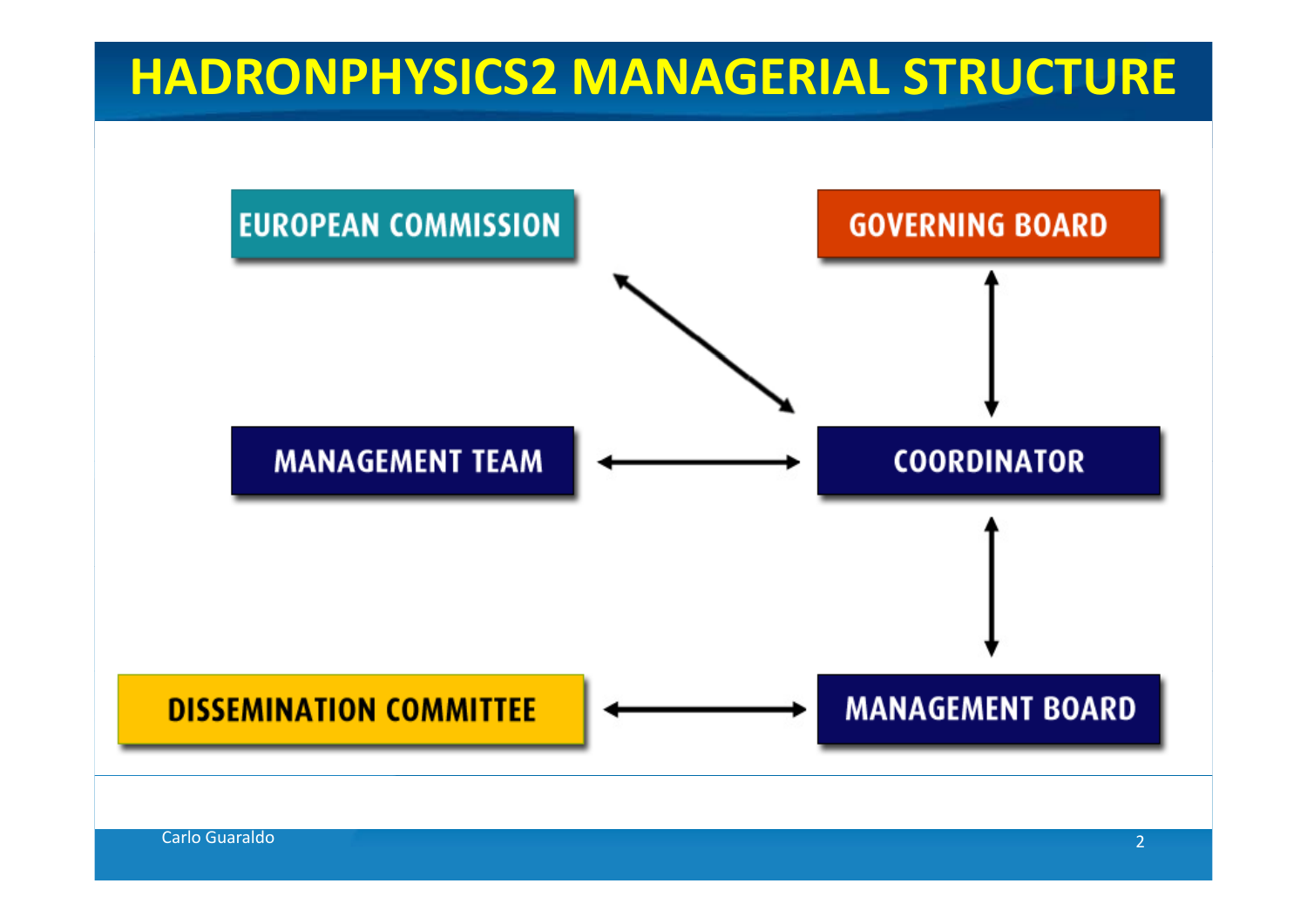## **Project Coordinator and Management Team**

**PROJECT COORDINATOR** • Carlo Guaraldo

**MANAGEMENT TEAM** • Yara Maria Bravo• Diana• Giuliano

 *Personal Assistant* Laura Sirghi *Financial Assistant* Basso *W be ‐master*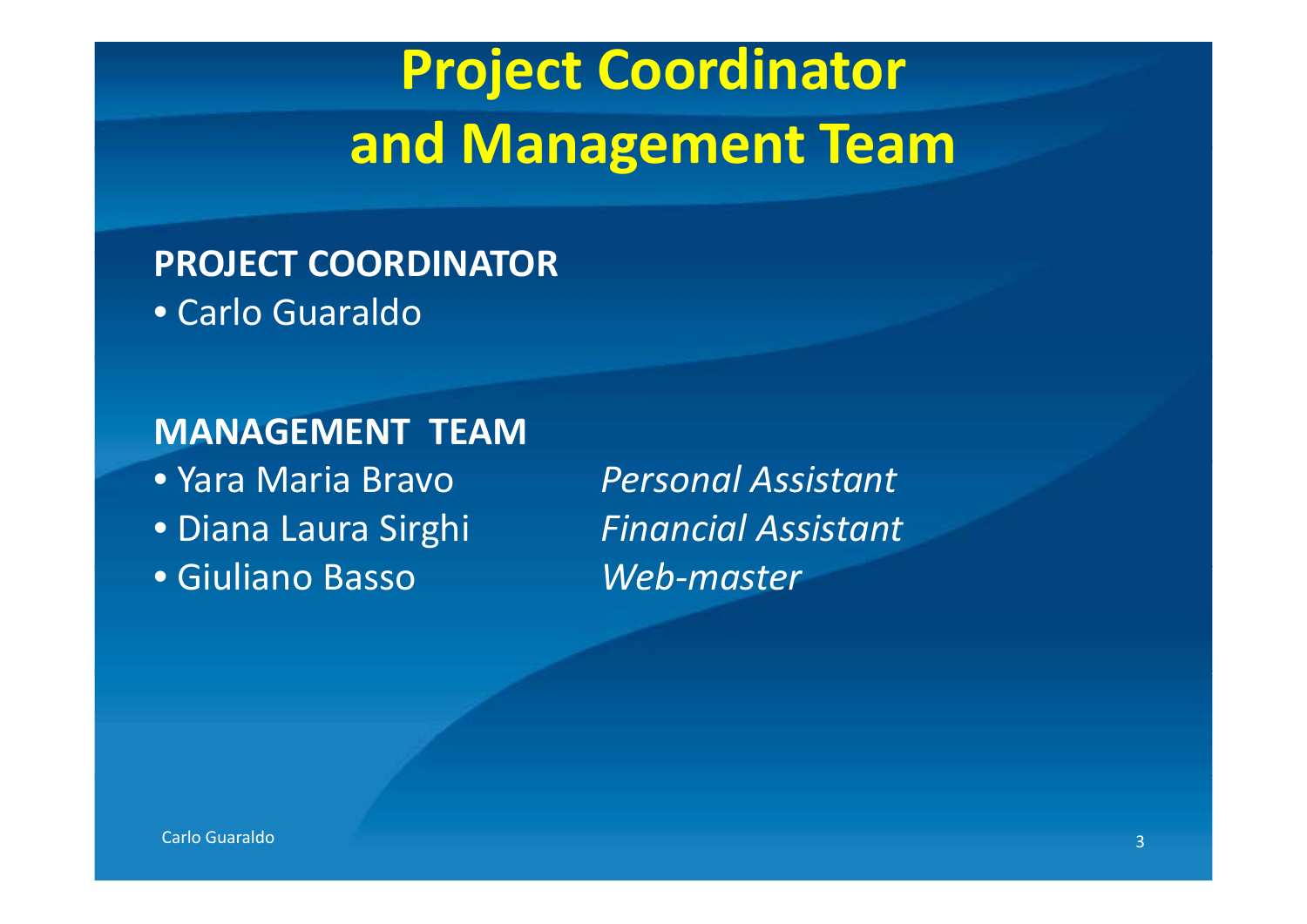### **Role of the Management Board**

The HP3MB is responsible for ensuring and reviewing the implementation of the *Project* in accordance with the "*Description of Work*" and the decisions of the *Governing Board*. *(Art. 4.3.3 of the Consortium Agreement)*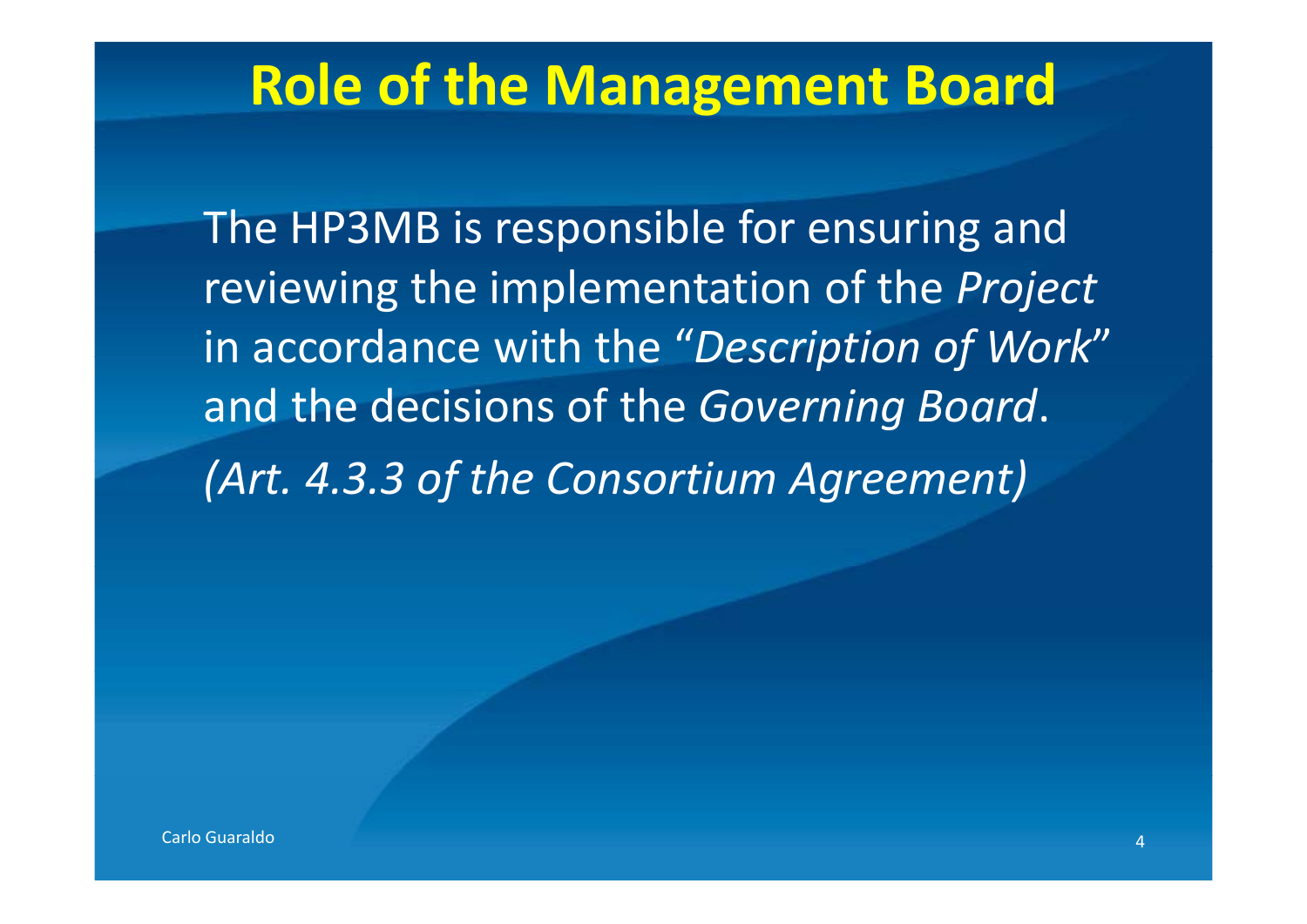### **Composition and appointment**

• According to Article 4.3.1 of the Consortium Agreement, the Management Board is composed of the Project Coordinator and **9 members**, chosen to broadly represent the three fields combined in the *Project* (hadron physics with leptonic, hadronic and relativistic heavy ions probes), **proposed by the Project Coordinator** and **appointed by the Governing Board**.